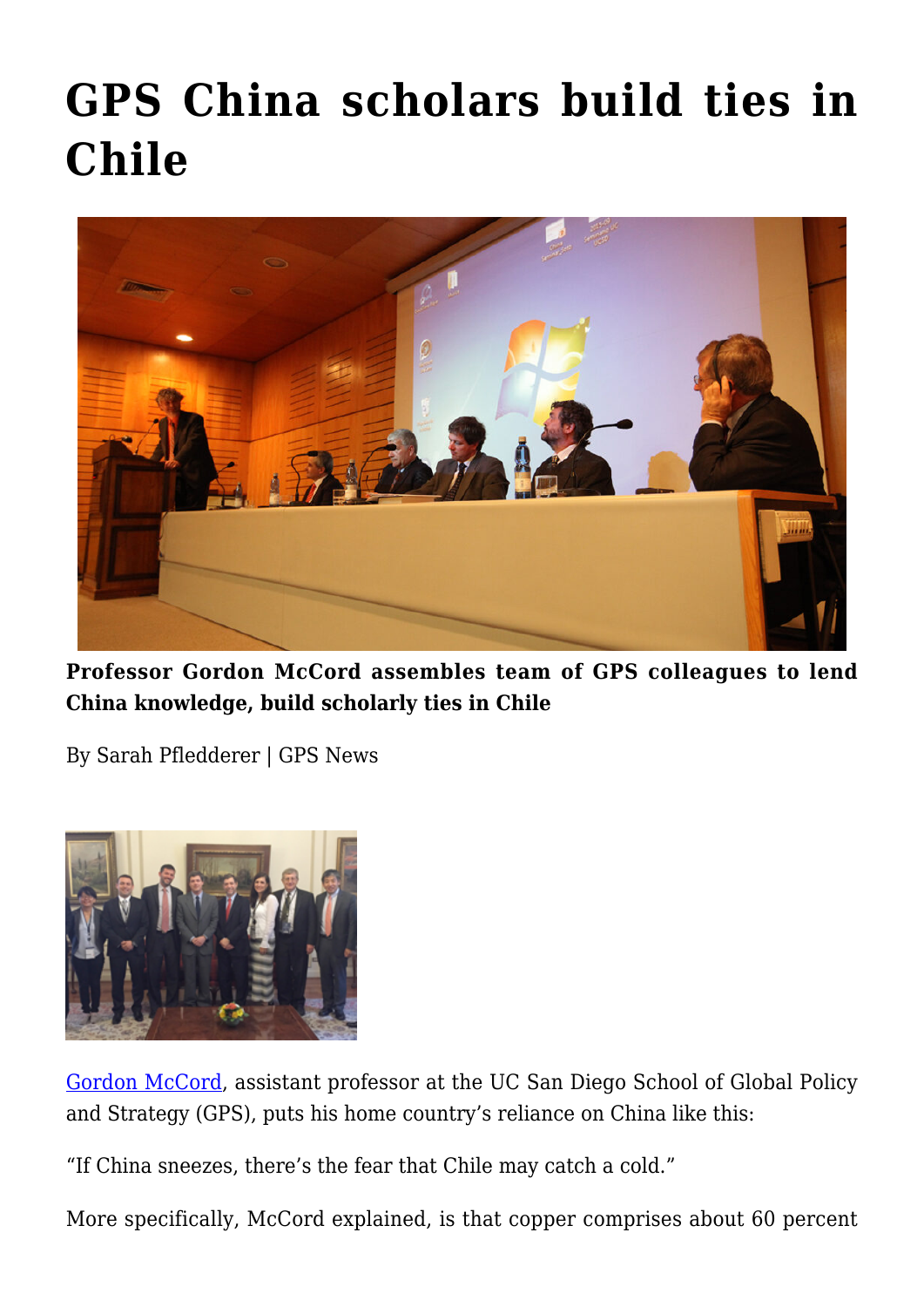of Chilean exports, with China being its largest trading partner. Hence, as China's economic growth slows, so could Chile's as a result of lower commodity prices.

"Chile has topnotch policymakers and academics who have been preparing for volatility in the copper price for a long time," McCord said. "But the story is they realize they need to continue building expertise on the economic and political dynamics of Asia and of China in particular."

Which is why McCord proposed a plan, and he recruited some of GPS's chief China scholars to bring it to fruition: [Tai Ming Cheung,](https://gps.ucsd.edu/faculty-directory/tai-ming-cheung.html) [Ruixue Jia](https://gps.ucsd.edu/faculty-directory/ruixue-jia.html) and [Barry](https://gps.ucsd.edu/faculty-directory/barry-naughton.html) [Naughton.](https://gps.ucsd.edu/faculty-directory/barry-naughton.html)

From Sept. 22-24, McCord led a trip to Santiago, Chile, with his colleagues and the GPS admissions team as a starting point for GPS to help build that Chilean expertise on China, specifically with Universidad Católica and Universidad de Chile and appropriate policymakers.

"This is something GPS uniquely offers, which is this bridge between Latin America and Asia that requires expertise on both sides," McCord said. "Our value proposition to Chileans is to say that in building that bridge, which is going to become even more important in the 21st century, GPS is a unique place to come and prepare yourself."



## **Lending expertise**

The trip included academic conferences at both universities, where the professors gave public talks on economic development in China and its implications for Latin America as well as background on Asia-Latin American relations. In addition, Cheung and Naughton presented on the economy and geopolitics of China to the [Centro de Estudios Públicos,](http://www.cepchile.cl/dms/lang_1/home.html) one of Latin America's leading think tanks. The team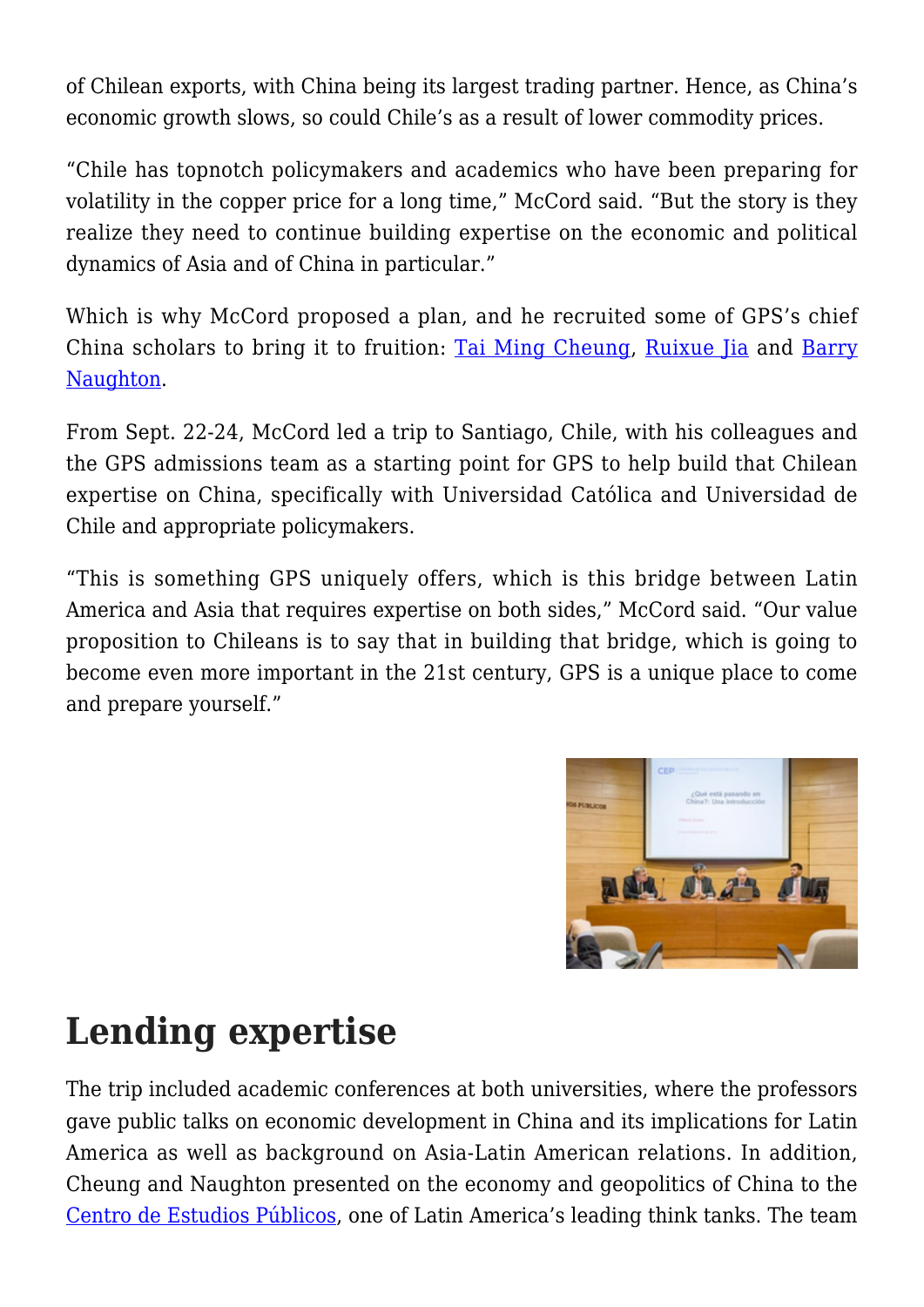also connected with policymakers at the Central Bank of Chile and [Fundación](http://www.funpacifico.cl/) [Chilena del Pacífico.](http://www.funpacifico.cl/)

For Naughton, Sokwanlok Chair of Chinese International Affairs, the visit was an opportunity to provide Chileans the reality of whether or not China will continue buying its copper, among other commodities.

His conclusion? The economic deceleration of China is structural, not cyclical. As such, China will scale back buying commodities to instead focus its growth on consumption and internal demand. This will force Latin America, including Chile, to develop other sectors.

Even for a seasoned researcher on China like Assistant Professor Jia, she now sees the extremity of the relationship in a new light after visiting Santiago.

"As a researcher, I already heard about the importance of China in Chile before visiting Santiago," she said. "Still, it is quite an experience seeing many Chinese cars on the street or when I talked with people from the Central Bank about their concerns about the copper price. Everything is more vivid and clear."

The trip, which marked Associate Professor Cheung's first visit to Latin America, couldn't have been at a more opportune time, Cheung added.

"China and the Asia Pacific has only become more important within the last decade or two because of economic trends," he said. "What they now need to do is train new generations of students into experts to provide leadership going forward. That's why this is a good time to tell them about our expertise."

## **Growing expertise**

For this student recruitment effort, McCord called on the GPS admissions team for help, including student intern Juan Reyes, Master of International Affairs candidate 2016. In many respects, he was the quintessential student for the job: Reyes is a Chilean student who came to GPS to study China, with an international management track. Ultimately, he wants to work in international business or trade, connecting Chile and Latin America with the U.S. and with China.

From start to finish, Reyes worked alongside McCord to coordinate the logistics of the trip. This included traveling to Santiago with the faculty members to ensure